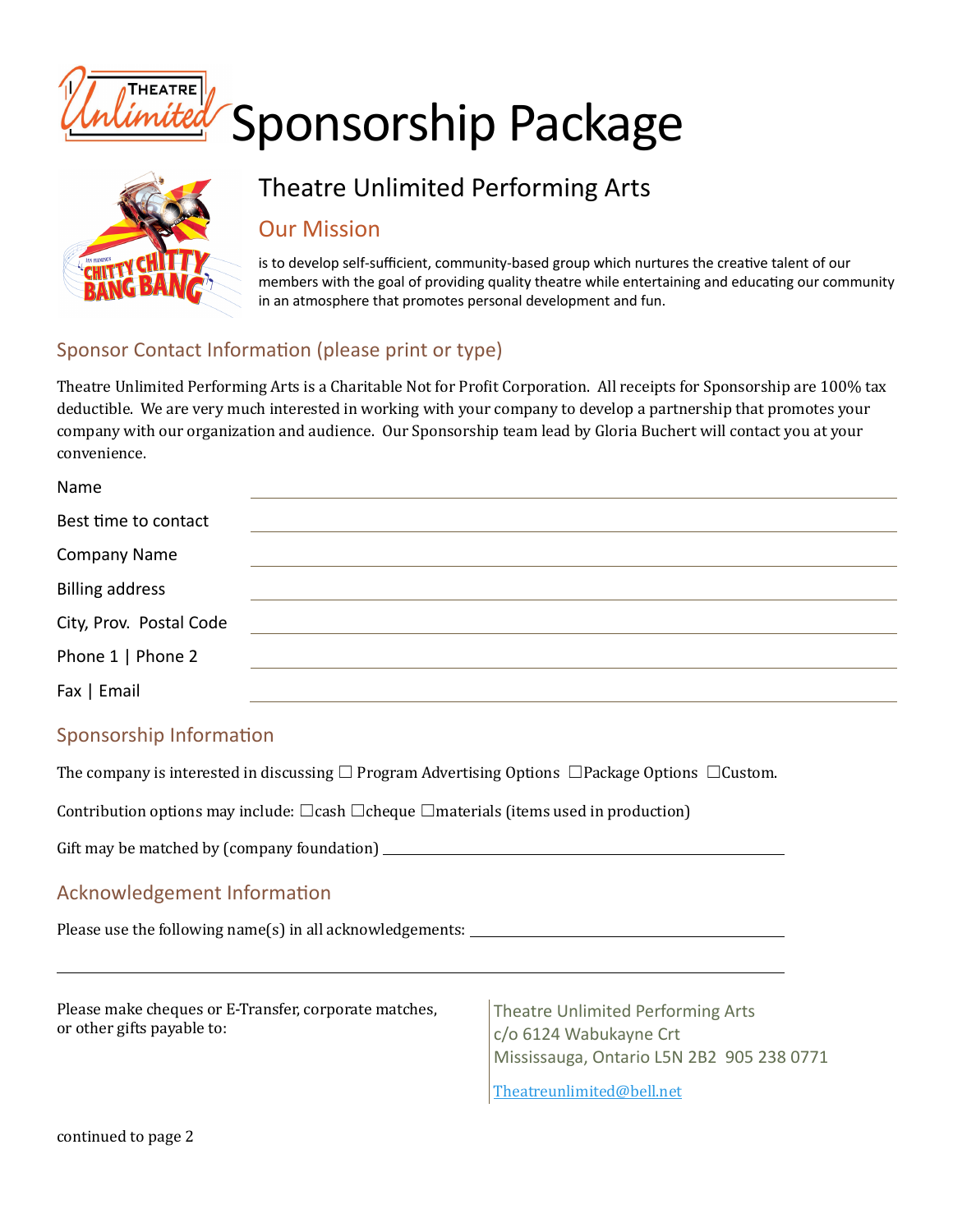Discover the magic, Discover your community Brought together by Theatre...Unlimited



Sponsorship Package Options –Attachment A

| Package Name           | Items included                                                                                                                                                                                                                                                                                                                                             | Support level       |  |
|------------------------|------------------------------------------------------------------------------------------------------------------------------------------------------------------------------------------------------------------------------------------------------------------------------------------------------------------------------------------------------------|---------------------|--|
| Friendship Level*      | Listing in Sponsorship Area<br>$\bullet$<br>in program and website                                                                                                                                                                                                                                                                                         | Up to \$1,000       |  |
| <b>Bronze Level</b>    | Listing in Sponsorship Area<br>$\bullet$<br>in program and website<br>Plus 1/2 page advertisement<br>in program<br>Up to 2 show tickets (subject<br>to availability)                                                                                                                                                                                       | \$1,001 to \$2,499  |  |
| Silver Level           | Listing in Sponsorship Area<br>$\bullet$<br>in program and website<br>Plus 1 page advertisement in<br>$\bullet$<br>program<br>Logo included in web banner<br>$\bullet$<br>on website<br>Up to 4 show tickets (subject<br>$\bullet$<br>to availability)                                                                                                     | \$2,500 to \$4,999  |  |
| <b>Gold Level</b>      | Listing in Sponsorship Area<br>in program and website<br>Plus featured full page<br>$\bullet$<br>advertisement in program<br>Logo included in web banner<br>$\bullet$<br>on website<br>Media mentions<br>Displaying of promotional<br>$\bullet$<br>material in lobby (subject to<br>theatre approval)<br>Up to 6 show tickets (subject<br>to availability) | \$5,000 to \$10,000 |  |
| Platnum Level (Custom) | Plan to be developed -<br>$\bullet$<br>including inclusion of<br>Company Logo in Pre-show<br>projections                                                                                                                                                                                                                                                   | \$10,000 plus       |  |



PROGRAM ADVERTISING CONTRACT –Attachment B